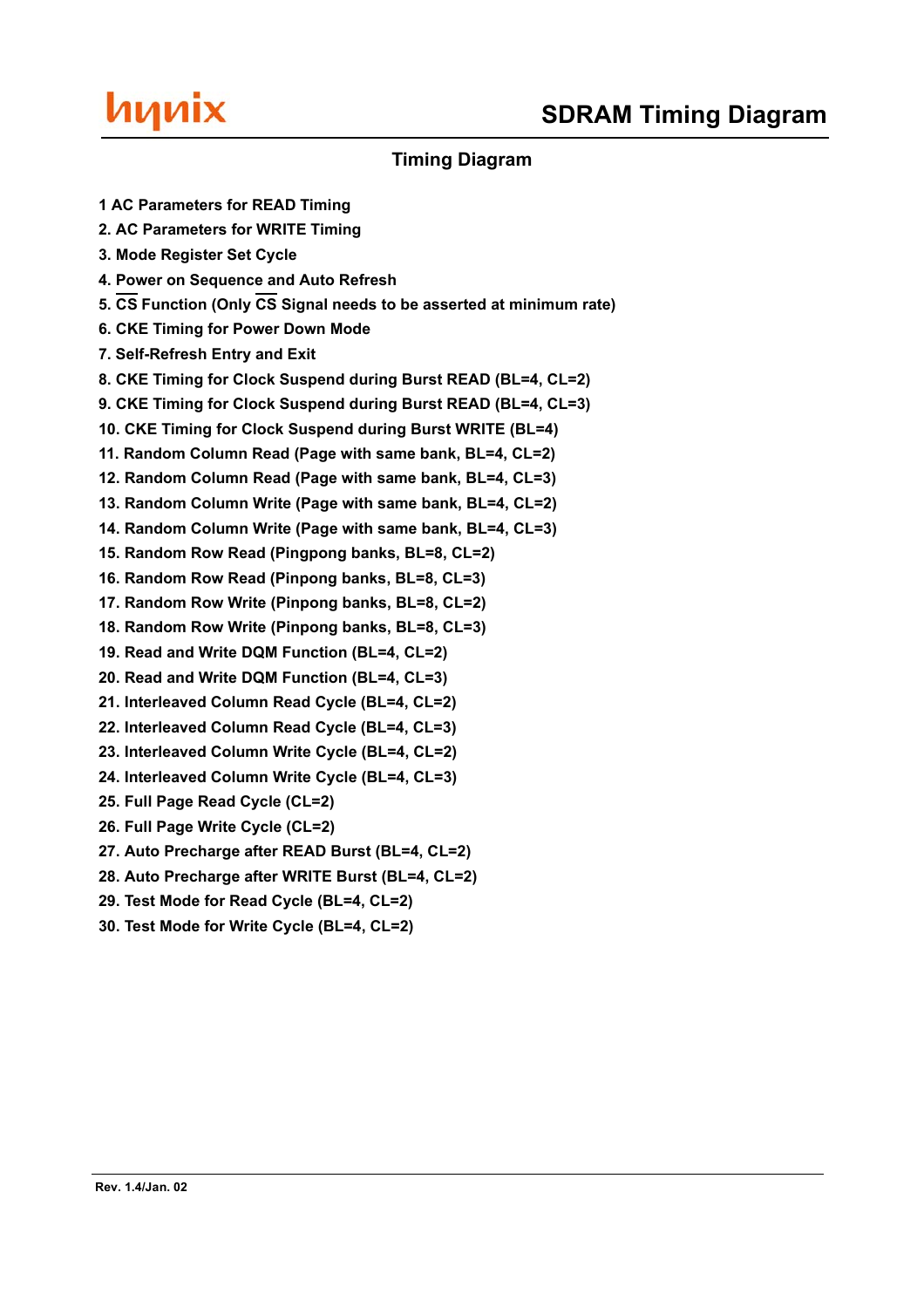



## **1. AC Parameters for READ Timing : BL=4, CL=2**





Note\* : The 16M Synchronous DRAM Series have one BA. tDPL is either 1 or 2CLKs depending on the speed.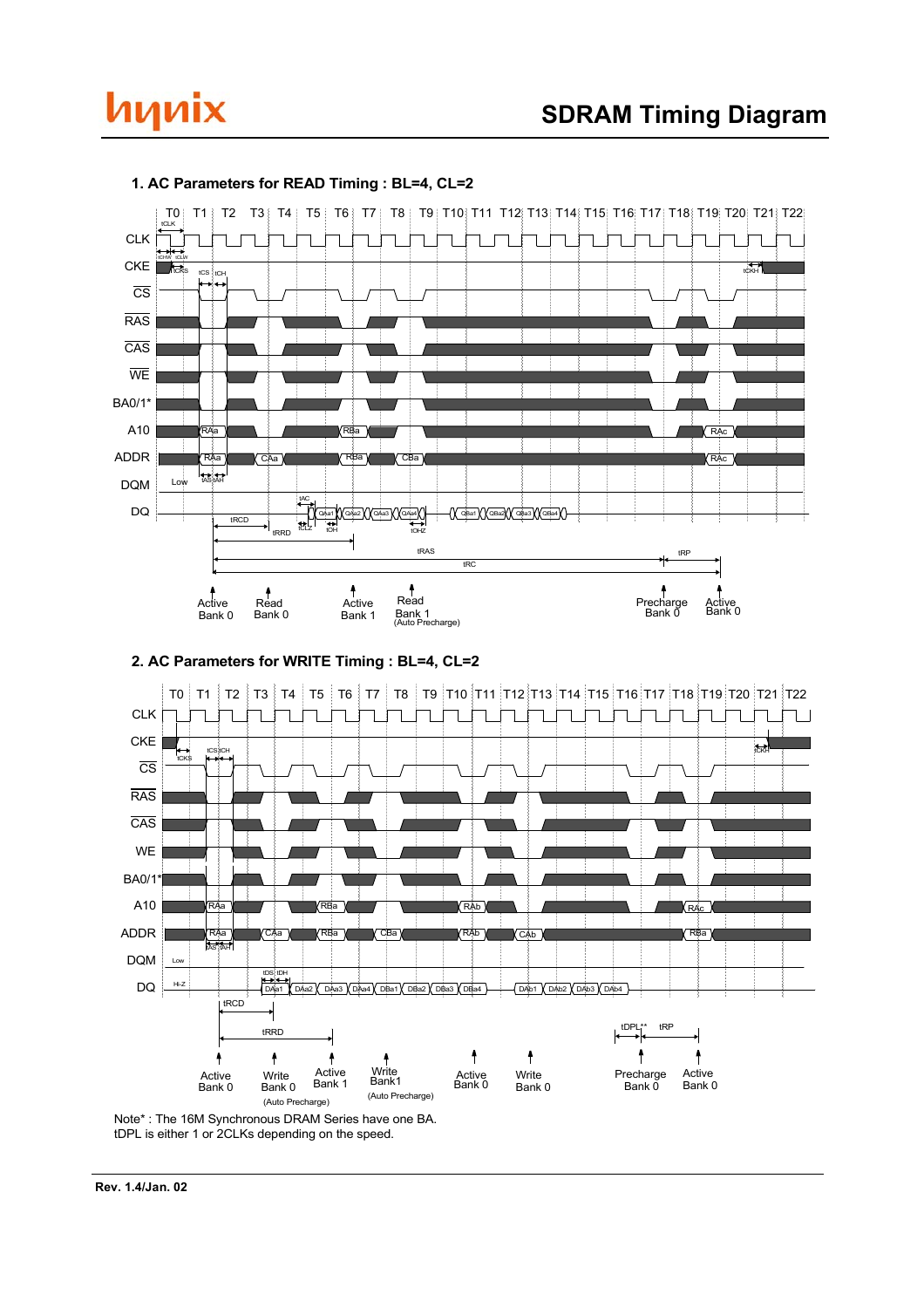# hynix

## **3. Mode Register Set Cycle**



#### **4. Power on Sequence and Auto Refresh**



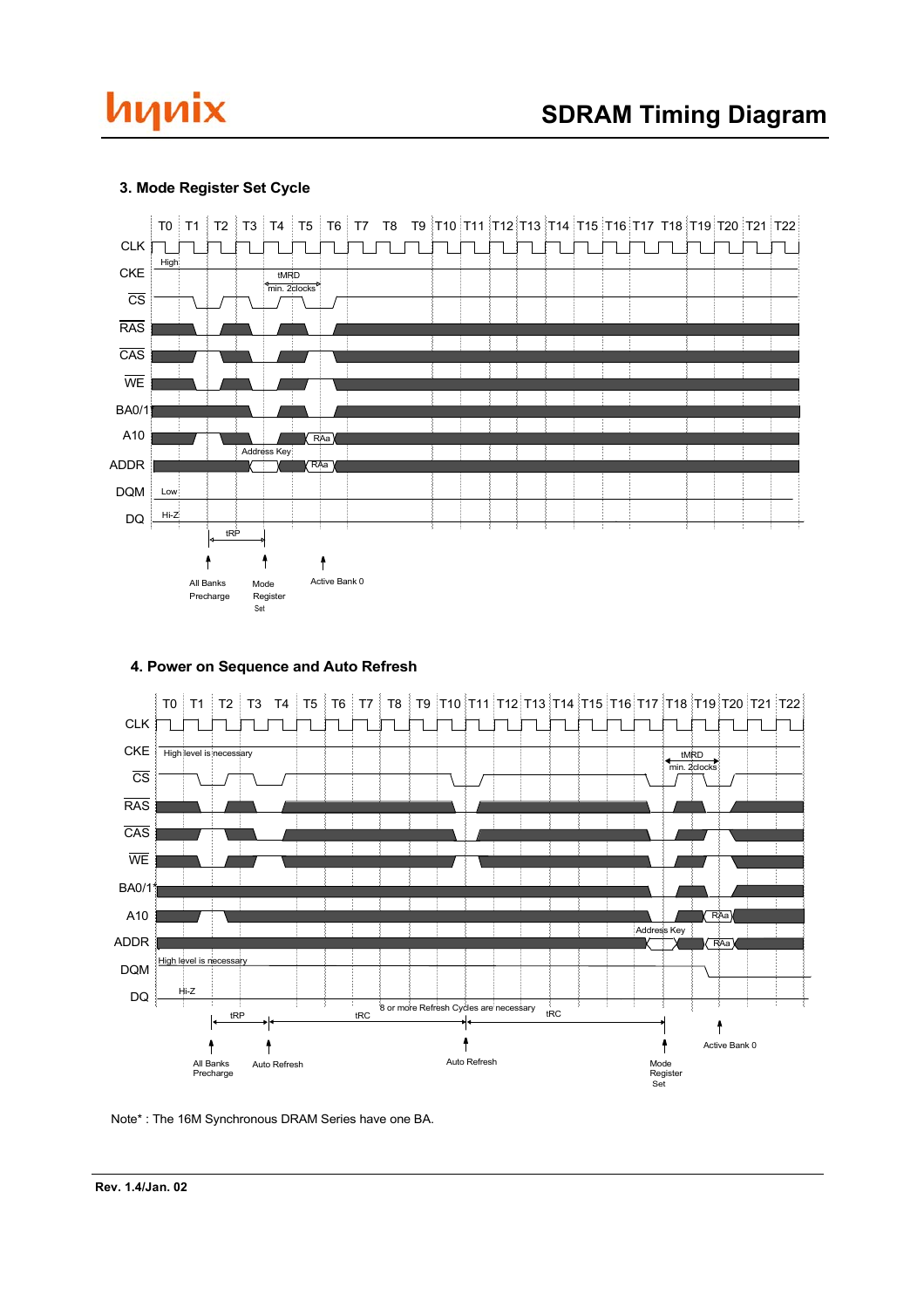# hynix



## **5. CS Function (Only CS signal needs to be asserted at min, rate) : BL=4, CL=3**

## **6. CKE Timing for Power Down Mode**

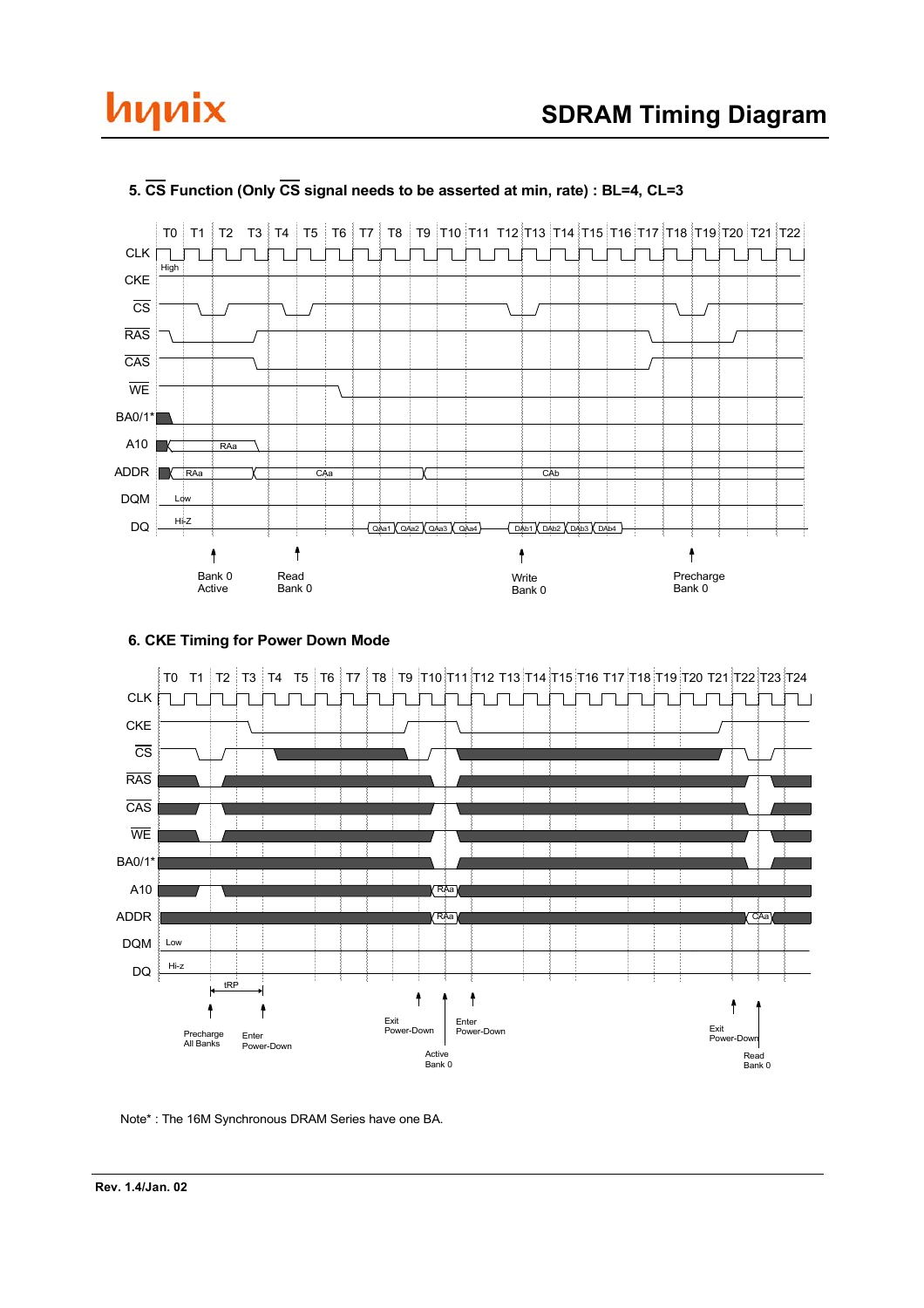



## **7. Self Refresh Entry and Exit**





Note\* : The 16M Synchronous DRAM Series have one BA.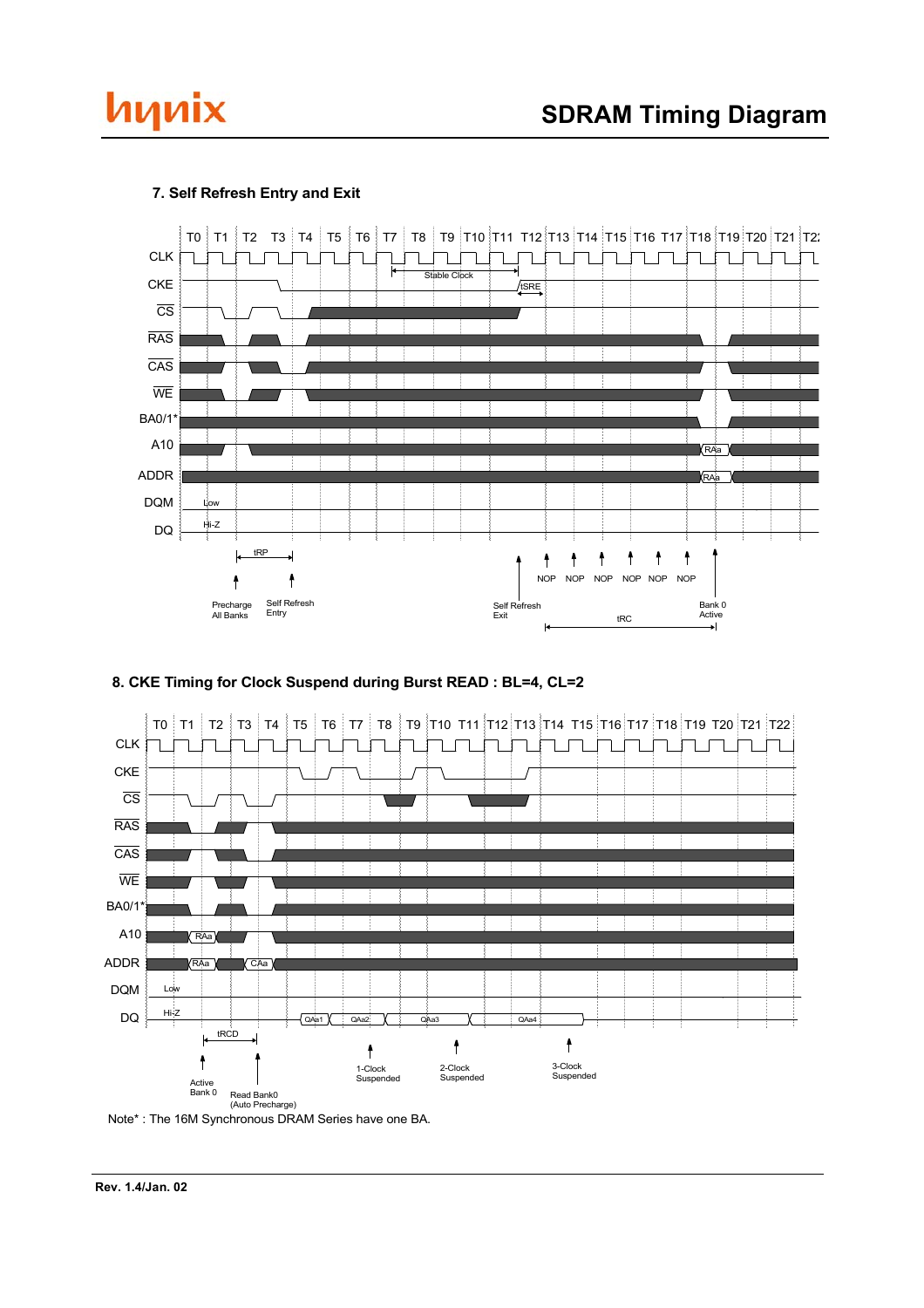



#### **9. CKE Timing for Clock Suspend during Burst READ : BL=4, CL=3**





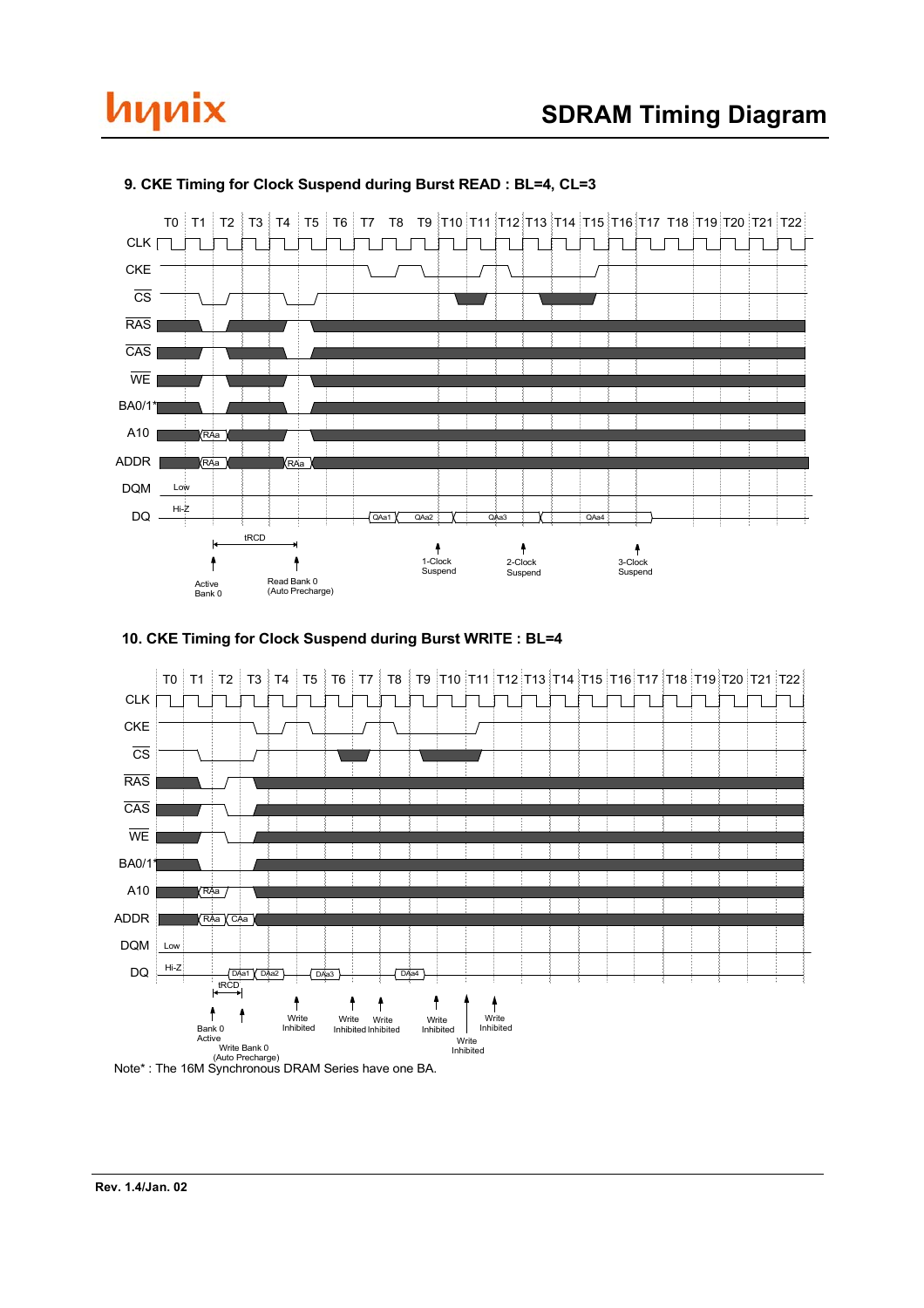



#### **11. Random Column Read (Page with same bank) : BL=4, CL=2**



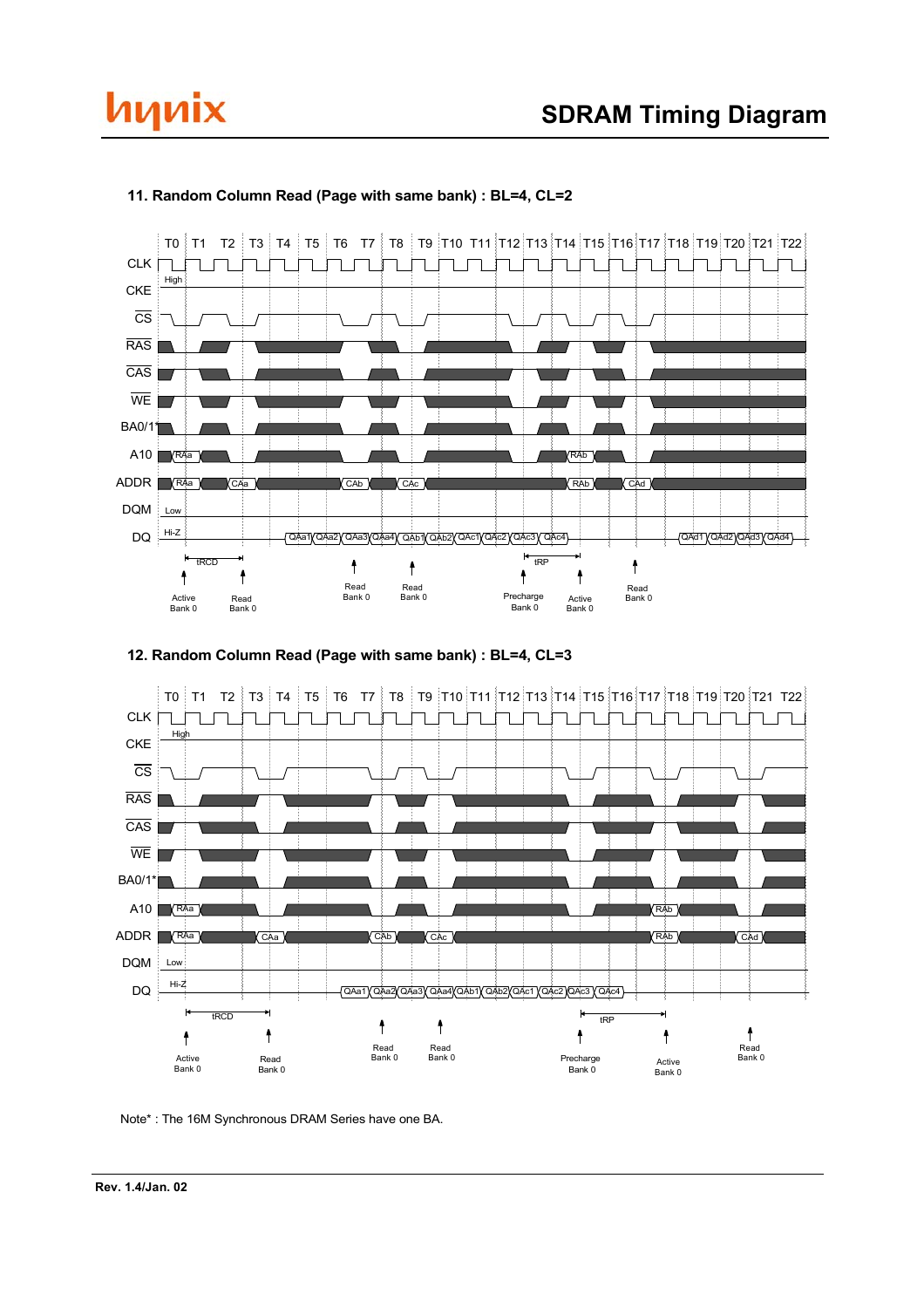## hynix



#### **13. Random Column Write (Page with same bank) : BL=4, CL=2**

## **14. Random Column Write (Page with same bank) : BL=4, CL=3**

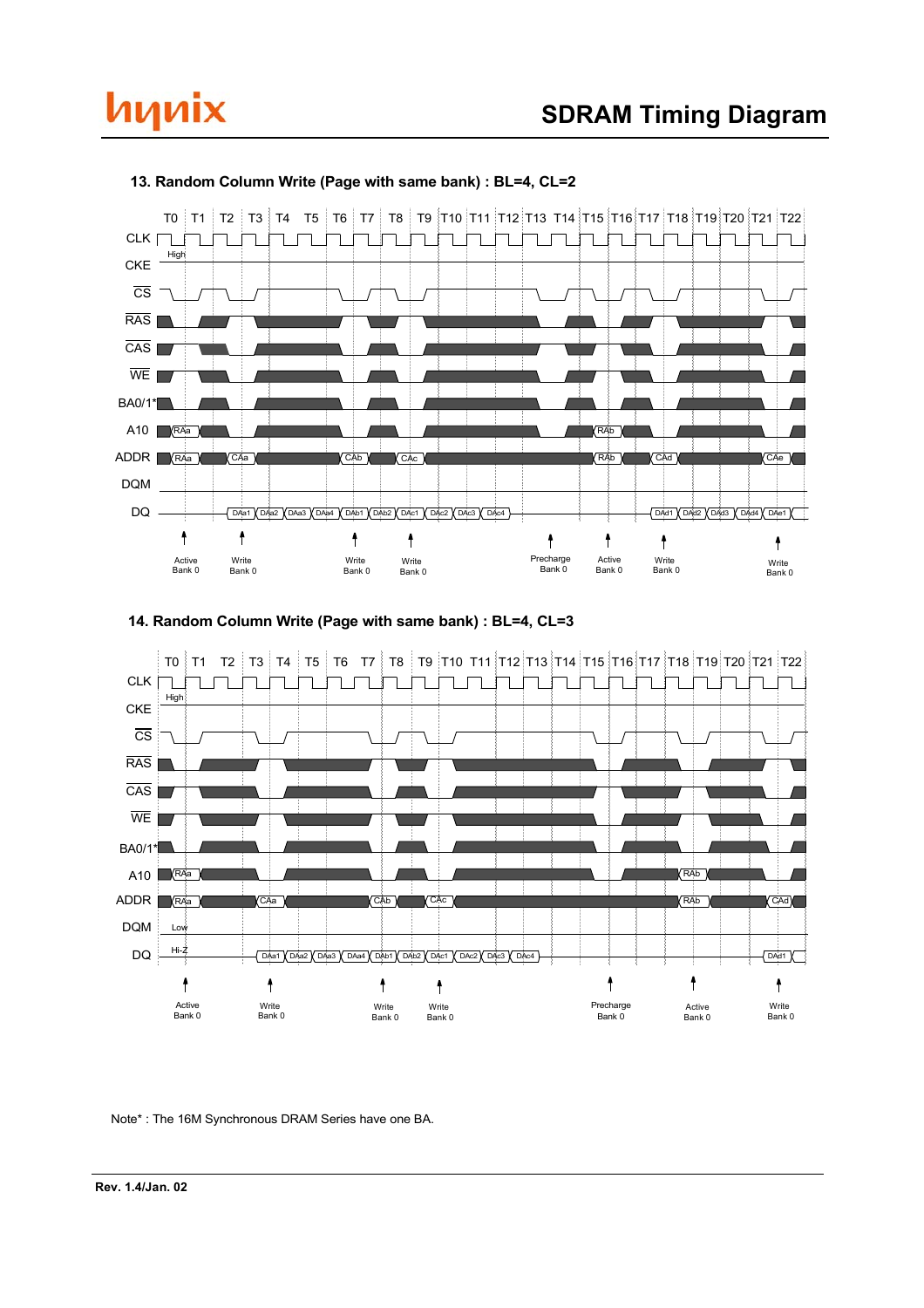



#### **15. Random Row Read (Pingpong banks) : BL=8, CL=2**

**16. Random Row Read (Pinpong banks) : BL=8, CL=3**



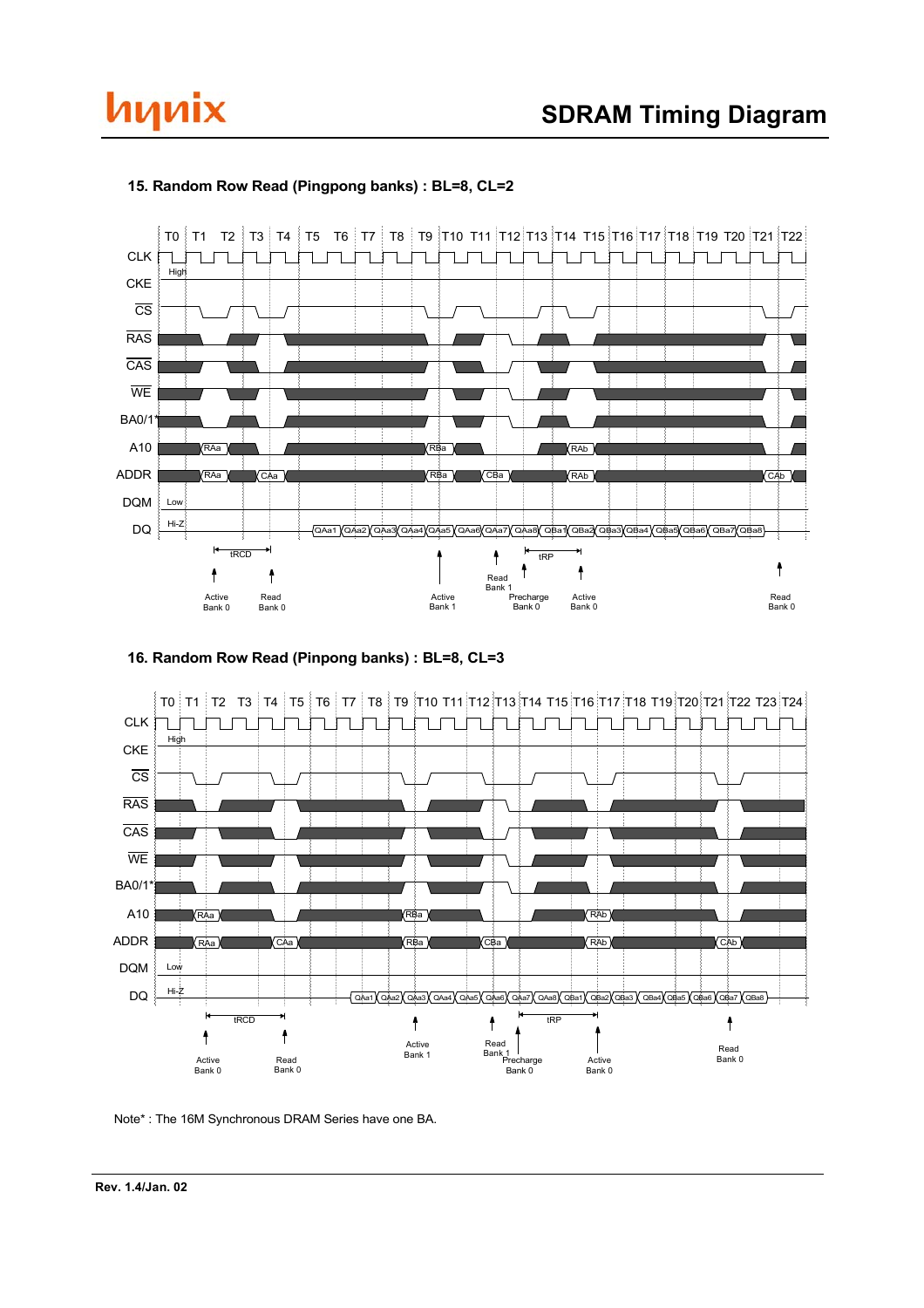

#### **17. Random Row Write (Pingpong banks) : BL=8, CL=2**

hynix

#### **18. Random Row Write (Pingpong banks) : BL=8, CL=3**



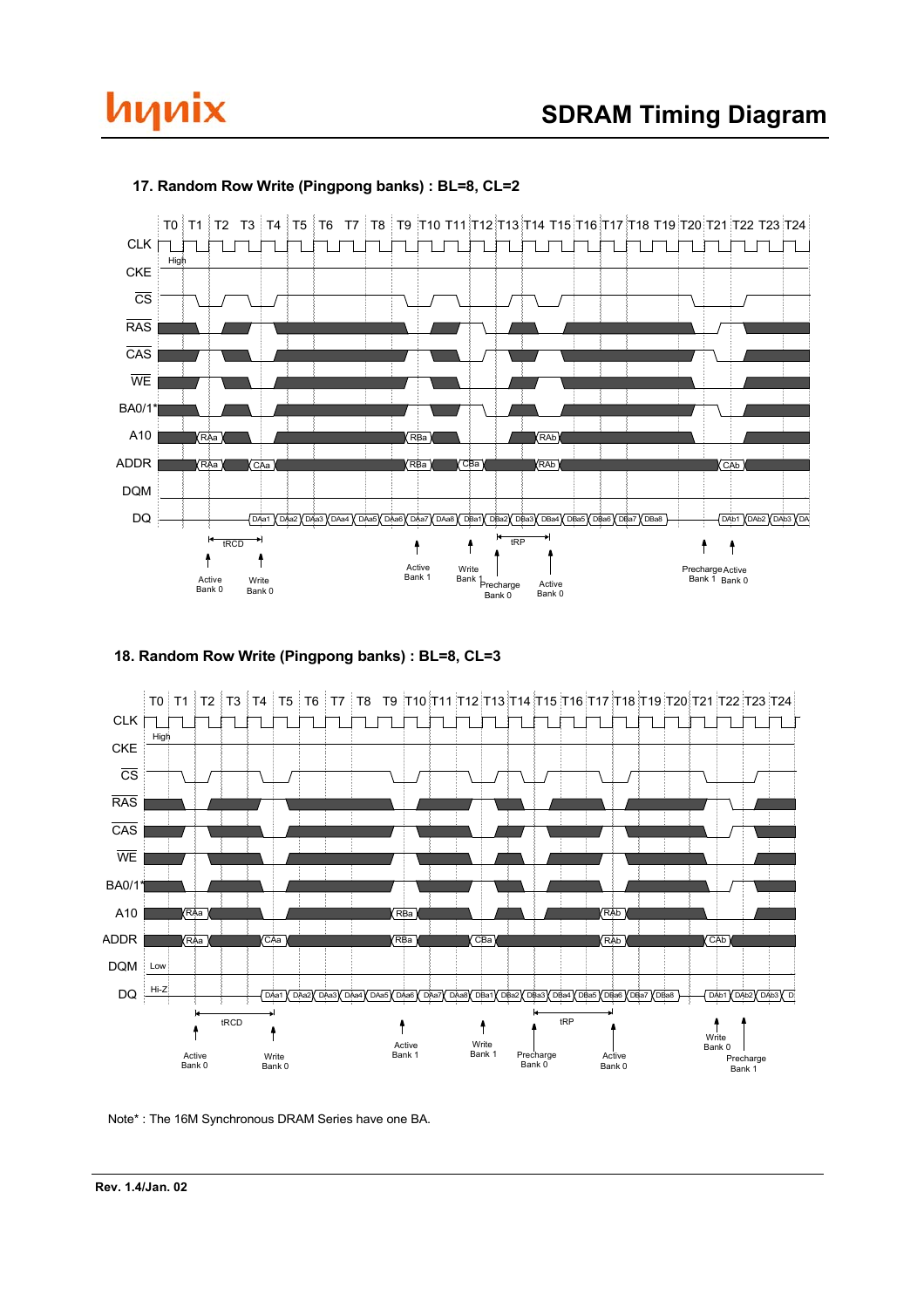



#### **19. Read and Write with DQM Function : BL=4, CL=2**



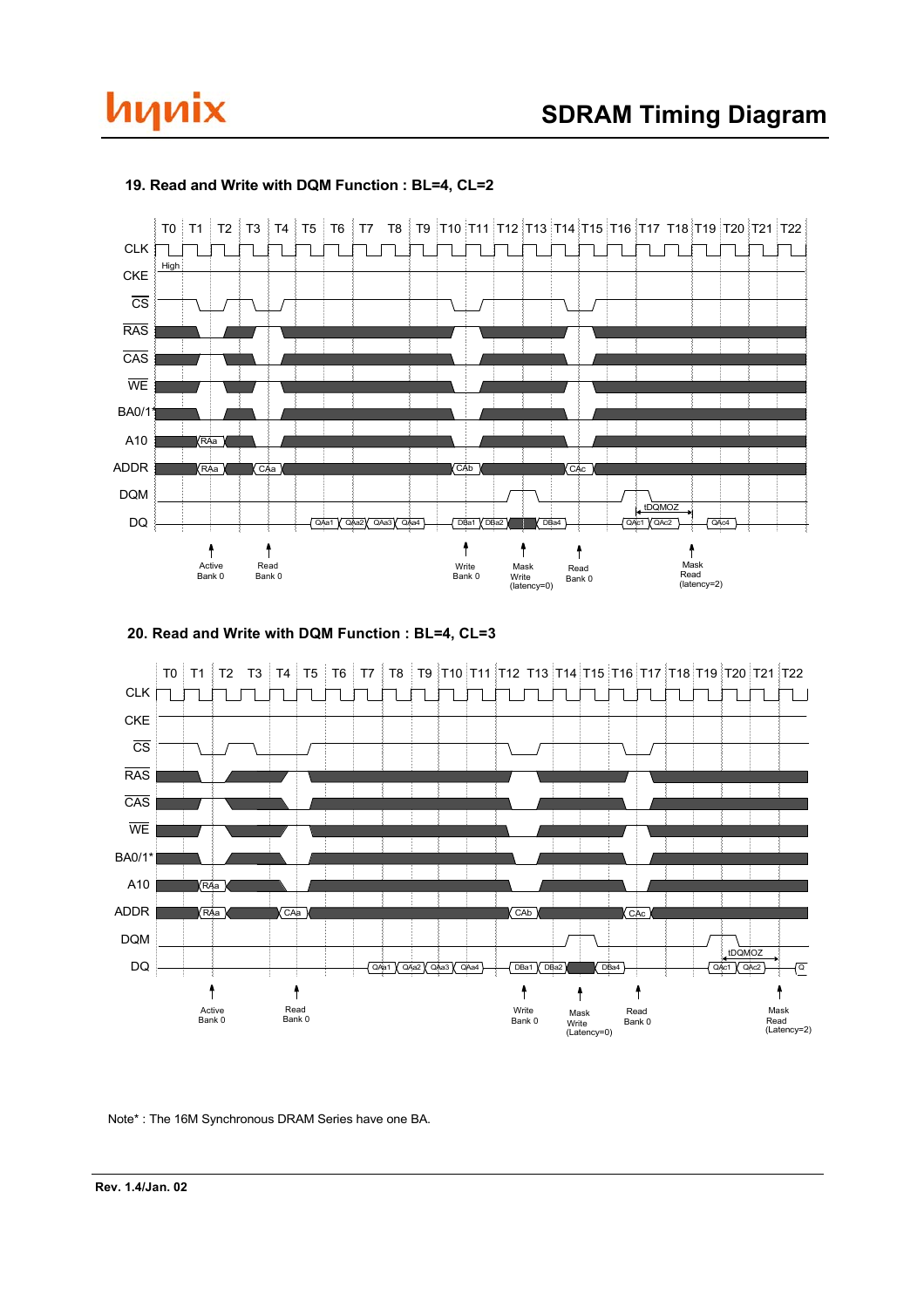



#### **21. Interleaved Column Read Cycle : BL=4, CL=2**

## **22. Interleaved Column Read Cycle : BL=4, CL=3**

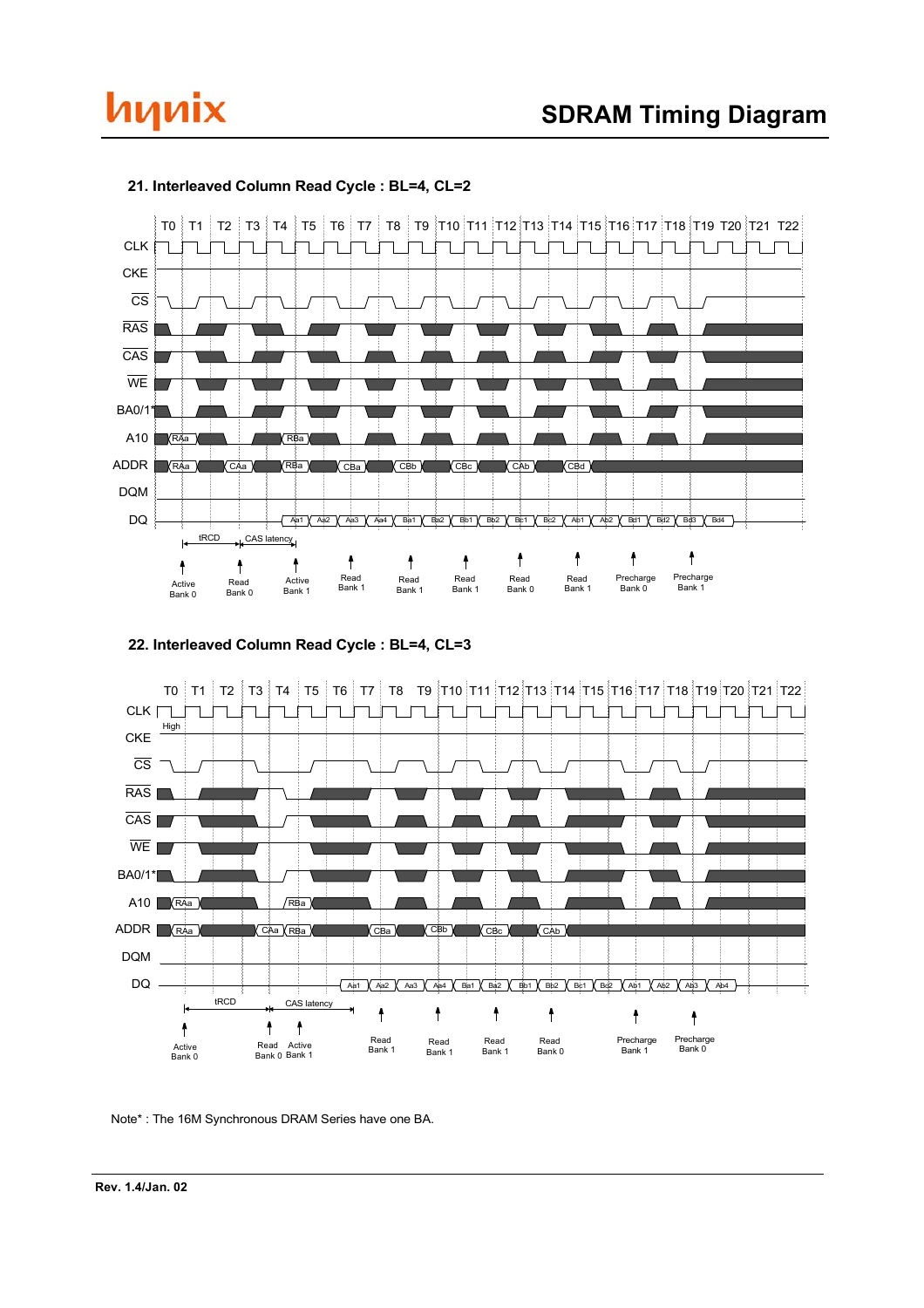



### **23. Interleaved Column Write Cycle : BL=4, CL=2**



**24. Interleaved Column Write Cycle : BL=4, CL=3**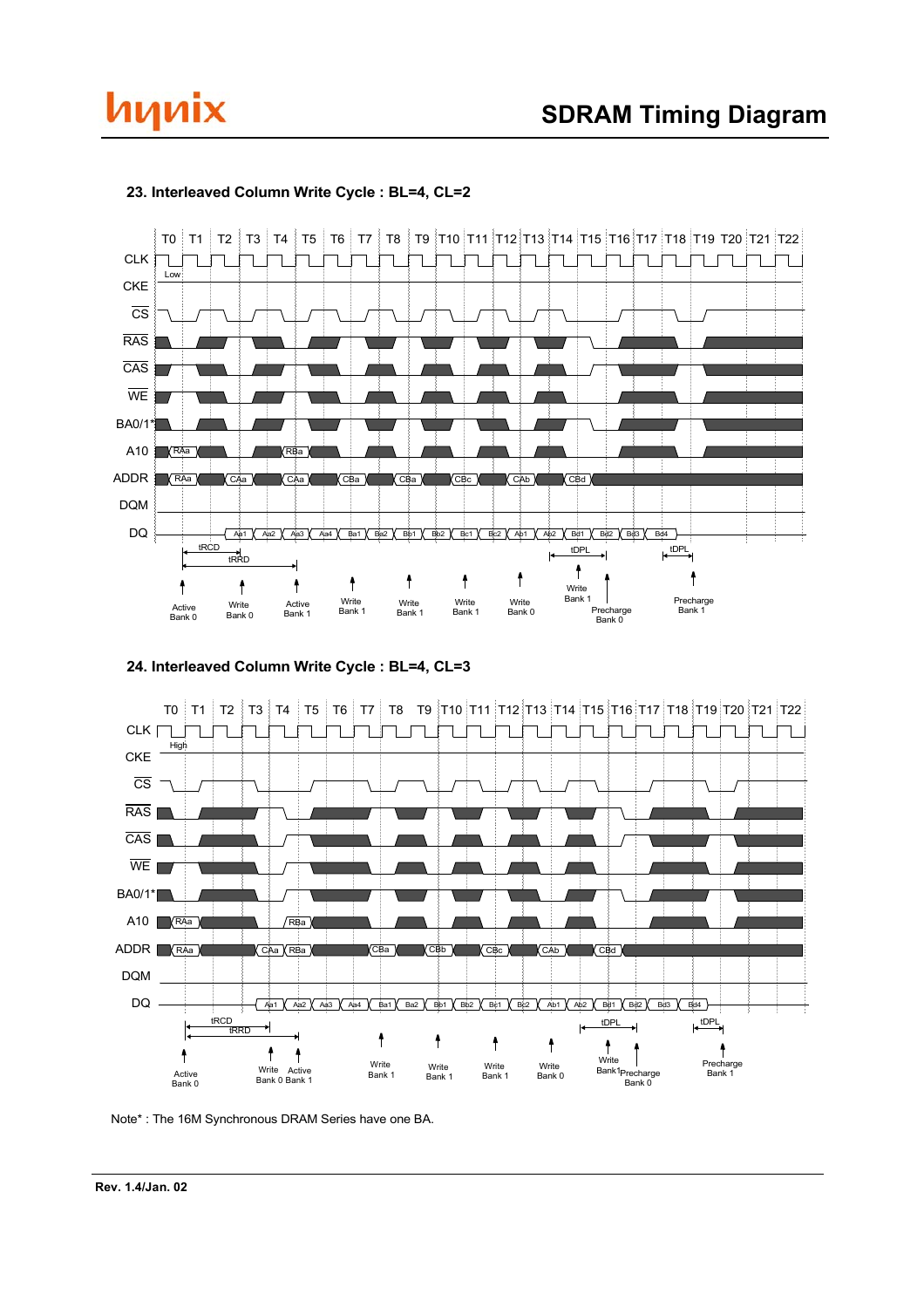



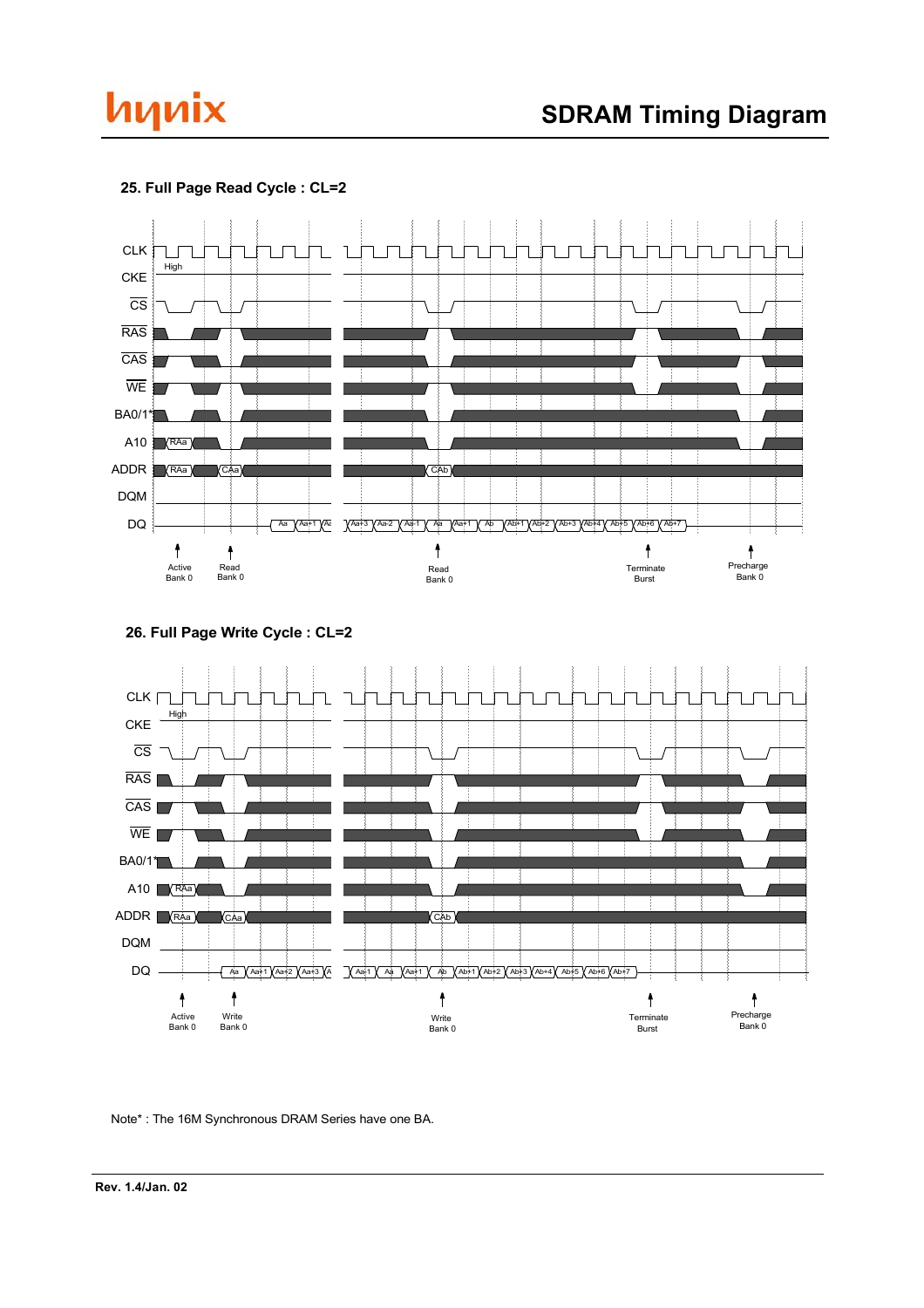



### **27. Auto Precharge after Read Burst : BL=4, CL=2**



**28. Auto Precharge after Write Burst : BL=4, CL=2**